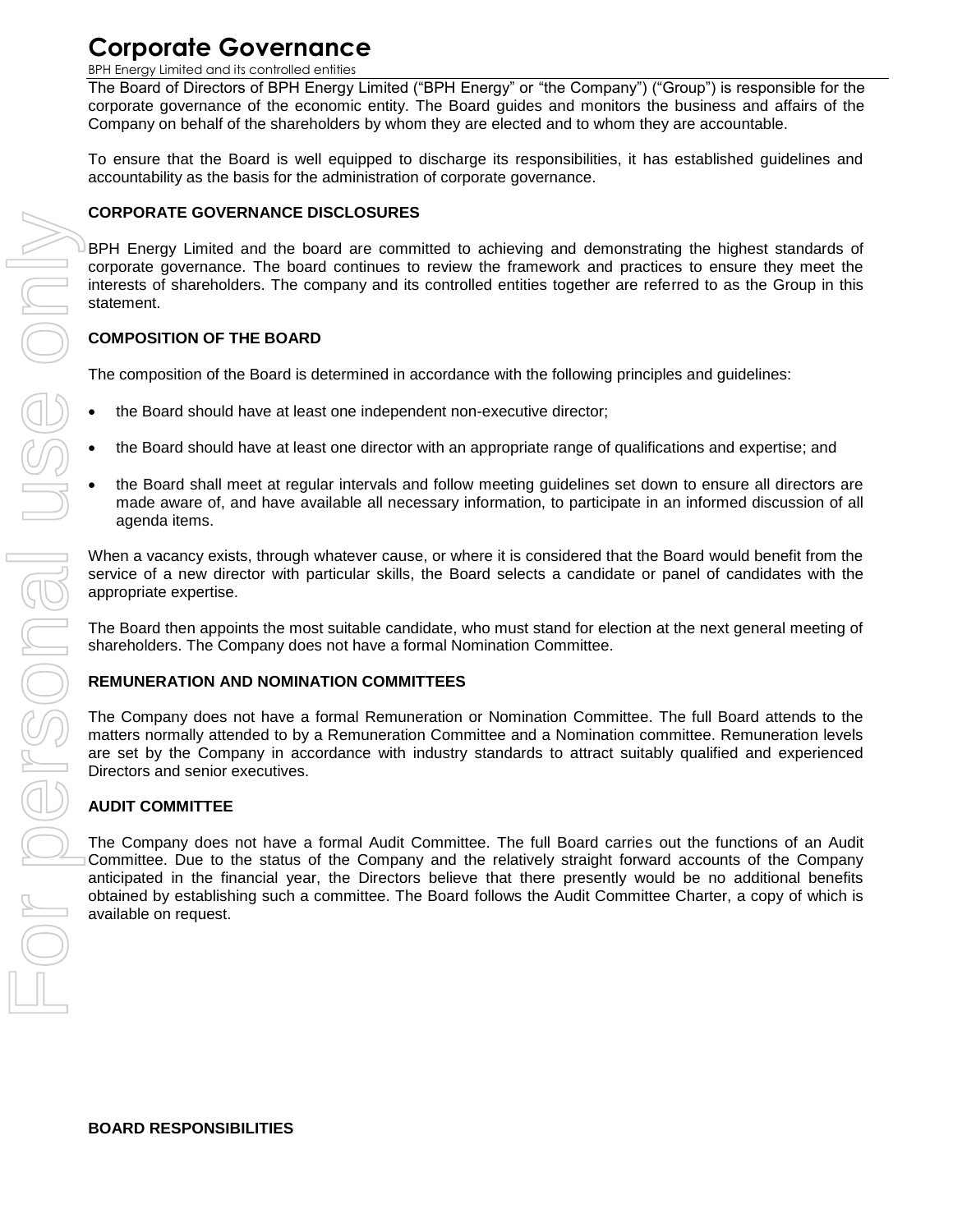BPH Energy Limited and its controlled entities

As the Board acts on behalf of and is accountable to the shareholders, it seeks to identify the expectations of the shareholders, as well as other regulatory and ethical expectations and obligations. In addition, the Board is responsible for identifying areas of significant business risk and ensuring arrangements are in place to adequately manage those risks. The Board seeks to discharge these responsibilities in a number of ways.

The responsibility for the operation and administration of the economic entity is delegated by the Board to the Managing Director. The Board ensures that the Managing Director is appropriately qualified and experienced to discharge his responsibilities, and has in place procedures to assess the performance for the Company's officers, employees, contractors and consultants on at least an annual basis.

The Board is responsible for ensuring that management's objectives and activities are aligned with the expectations and risks identified by the Board. It has a number of mechanisms in place to ensure this is achieved, including the following:

- Board approval of a strategic plan, designed to meet shareholder needs and manage business risk;
- Implementation of operating plans and budgets by management and Board monitoring progress against budget; and
- Procedures to allow directors, in the furtherance of their duties, to seek independent professional advice at the Company's expense.

Decisions reserved specifically for the board relate to those that have a fundamental impact on the company such as material acquisitions of investments.

## **MONITORING OF THE BOARD'S PERFORMANCE**

In order to ensure that the Board continues to discharge its responsibilities in an appropriate manner, the performance of all directors is to be reviewed annually by the chairperson. Directors whose performance is unsatisfactory are asked to retire. While a formal review was not undertaken in the current period informal meetings have been held and feedback has been provided.

## **BEST PRACTICE RECOMMENDATION**

Outlined below are the 8 Essential Corporate Governance Principles as outlined by the ASX and the Corporate Governance Council. The Company has complied with the Corporate Governance Best Practice Recommendations except as identified below.

## **Action taken and reasons if not adopted**

## **Principle 1: Lay solid foundations for management and oversight**

The relationship between the board and senior management is critical to the Group's long-term success. The directors are responsible to the shareholders for the performance of the Group in both the short and the longer term and seek to balance sometimes competing objectives in the best interests of the Group as a whole. Their focus is to enhance the interests of shareholders and other key stakeholders and to ensure the Group is properly managed.

The responsibilities of the board include:

- providing strategic guidance to the Group including contributing to the development of and approving the corporate strategy;
- reviewing and approving business plans, and financial plans including major capital expenditure initiatives;
- overseeing and monitoring:
	- organisational performance and the achievement of the Group's strategic goals and objectives; and
	- progress of major capital expenditures and other significant corporate projects including any acquisitions or divestments;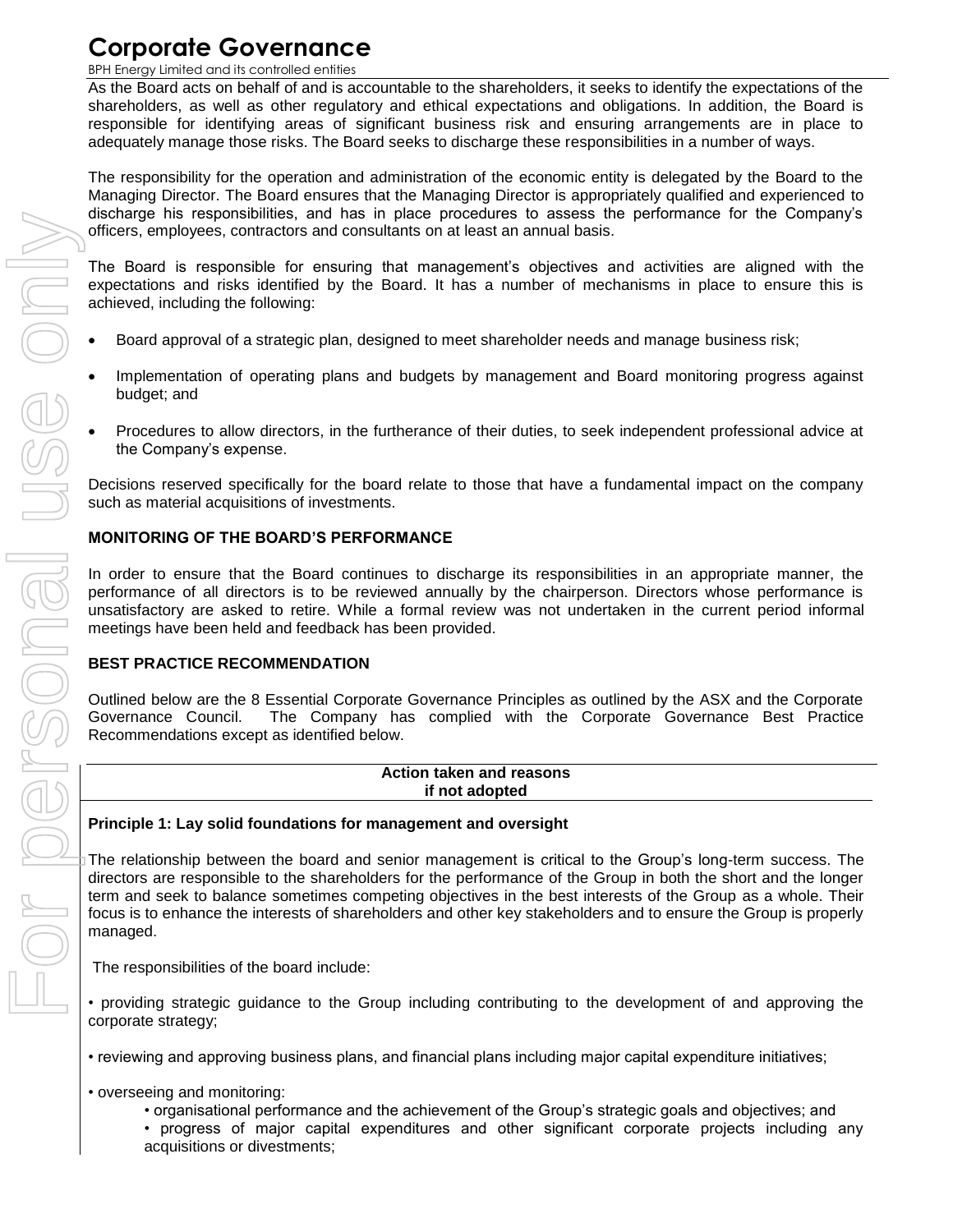BPH Energy Limited and its controlled entities

#### **Action taken and reasons if not adopted**

- monitoring financial performance including approval of the annual and half-year financial reports;
- appointment, performance assessment and, if necessary, removal of the Managing Director;
- ratifying the appointment and/or removal and contributing to the performance assessment for the members of the senior management team including the CFO and the Company Secretary (Deborah Ambrosini);
- ensuring there are effective management processes in place and approving major corporate initiatives;
- enhancing and protecting the reputation of the organization; and
- overseeing the operation of the Group's system for compliance and risk management reporting to shareholders.

Day to day management of the Group's affairs and the implementation of the corporate strategy and policy initiatives are formally delegated by the board to the Managing Director and senior executives.

The company has a formal process for evaluating performance of senior executives which involves a performance and development review cycle where responsibilities and performance objectives are defined and performance measured against these defined responsibilities and objectives and regular feedback is provided through meetings. While a formal performance evaluation was not conducted during the period under review, informal meetings were held with senior executives and feedback on their performance was provided.

The company required reference checks prior to appointing a director or putting that person forward as a candidate to ensure that person in competent and experienced.

The company provides relevant information to shareholders for their consideration about the attributes of candidates in order to enable them to make a decision on whether or not to appoint a director.

The company enters into employment contracts with each newly appointed senior executive, setting out in detail the terms of their appointment and the responsibilities specifically delegated to them. The role and responsibilities for each Director are set out in service contracts that are required to be executed at appointment.

## **Principle 2: Structure the board to add value**

The board operates in accordance with the broad principles set out in its charter. The charter details the board's composition and responsibilities.

The board seeks to ensure that :

- at any point in time, its membership represents an appropriate balance between directors with experience and knowledge of the Group and directors with an external or fresh perspective; and
- the size of the board is conducive to effective discussion and efficient decision-making.

The board's skills matrix indicates the mix of skills, experience and expertise that are considered necessary at the Board level for optimal performance of the Board. The matrix reflects the Board's objective to have appropriate mix of industry and professional experience including skills such as leadership, governance, strategy, finance, and international business. The board continuously monitors its collective skills and attributes to ensure it maintains the following skills and attributes in its membership:

| <b>Skills and Attributes</b>                           |
|--------------------------------------------------------|
| Senior management positions (past and present)         |
| Experience and knowledge of the oil and gas industry   |
| Experience and knowledge of the biotechnology industry |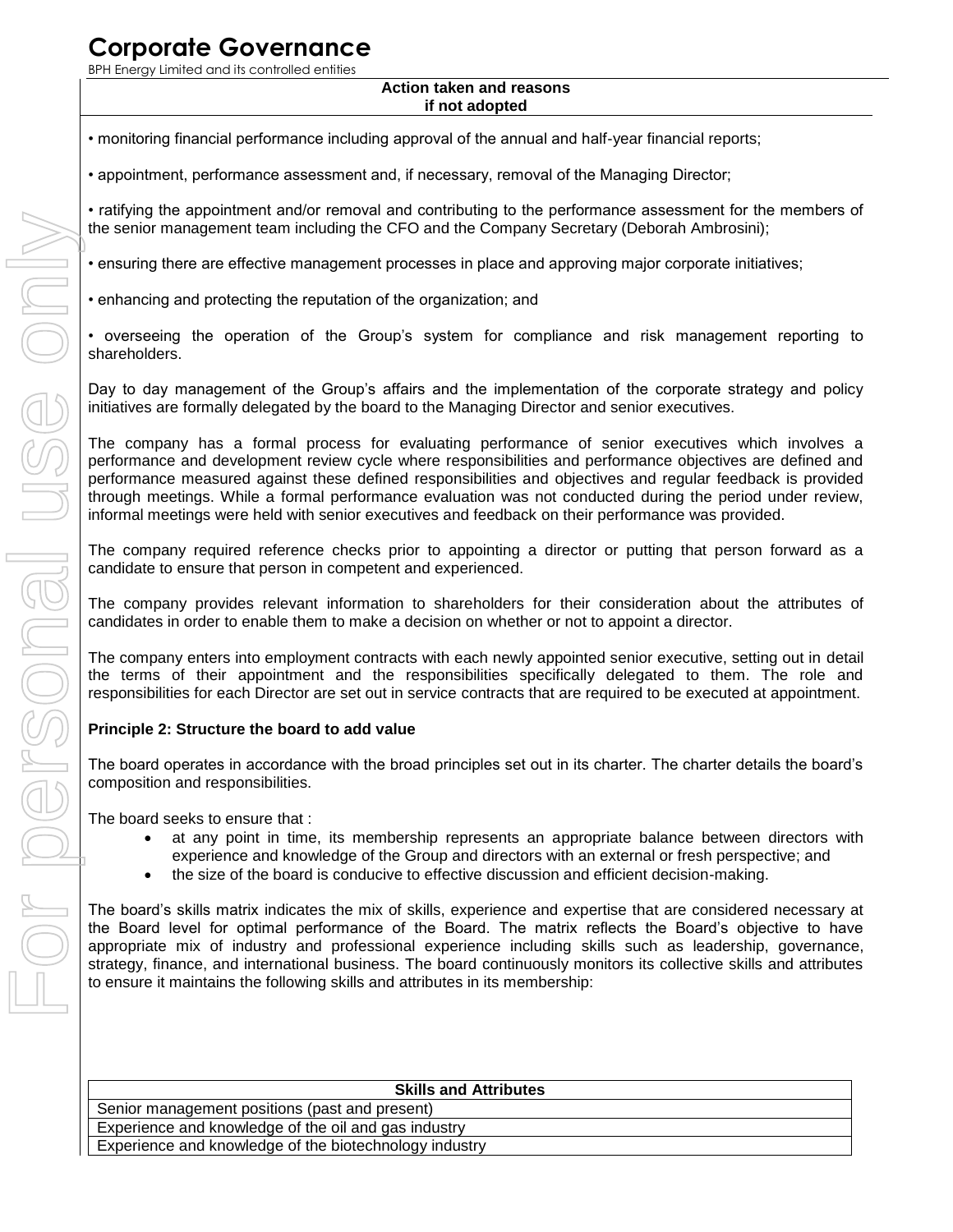BPH Energy Limited and its controlled entities

#### **Action taken and reasons if not adopted**

|  | Strategy – growth of business value |
|--|-------------------------------------|
|--|-------------------------------------|

Governance procedures

Other past and present executive or non-executive director roles of ASX and non ASX listed companies

As at 30 June 2016 the board believes that its membership adequately represents the required skills as set out in the above matrix.

New directors undertake an induction process coordinated by the company secretary and managing director who briefs and informs the directors on all relevant aspects of the company's operations and background.

# **Directors' independence**

The board has adopted specific principles in relation to directors' independence. These state that when determining independence, a director must be a non-executive and the board should consider whether the director:

• is a substantial shareholder of the company or an officer of, or otherwise associated directly with, a substantial shareholder of the company;

• is or has been employed in an executive capacity by the company or any other Group member within three years before commencing to serve on the board;

• within the last three years has been a principal of a material professional adviser or a material consultant to the company or any other Group member, or an employee materially associated with the service provided;

• has a material contractual relationship with the company or a controlled entity other than as a director of the Group; and

• is free from any business or other relationship which could, or could reasonably be perceived to, materially interfere with the director's independent exercise of their judgement.

Materiality for these purposes is determined on both quantitative and qualitative bases. A transaction of any amount or a relationship is deemed material if knowledge of it may impact the shareholders' understanding of the director's performance.

The board assesses independence each year. To enable this process, the directors must provide all information that may be relevant to the assessment.

# **Board members**

Details of the board of directors is as follows:

| <b>Name</b>            | <b>Appointment Date</b> | <b>Length of Service</b> | <b>Executive Status</b> | Independence |
|------------------------|-------------------------|--------------------------|-------------------------|--------------|
| David Breeze           | 14 February 2001        | 15 Years                 | Executive               | Independent  |
| <b>Thomas Fontaine</b> | 29 April 2015           | Years                    | Non-Executive           | Independent  |
| Bruce Whan             | 2 February 2015         | 1 Years                  | Non-Executive           | Independent  |
| <b>Greg Gilbert</b>    | 4 March 2016            | 0.32 Years               | Non-Executive           | Independent  |

Details of the members of the board, their experience, expertise, qualifications, term of office, relationships affecting their independence and their independent status are set out in the directors' report under the heading ''Information on directors''. At the date of signing the directors' report, there aretwo non-executive directors and one executive director, who has no relationships adversely affecting independence and so is deemed independent under the principles set out above.

• Mr Breeze has business dealings with the Group as disclosed in note 24 to the annual financial report.

# **Term of office**

The company's Constitution specifies that all non-executive directors must retire from office no later than the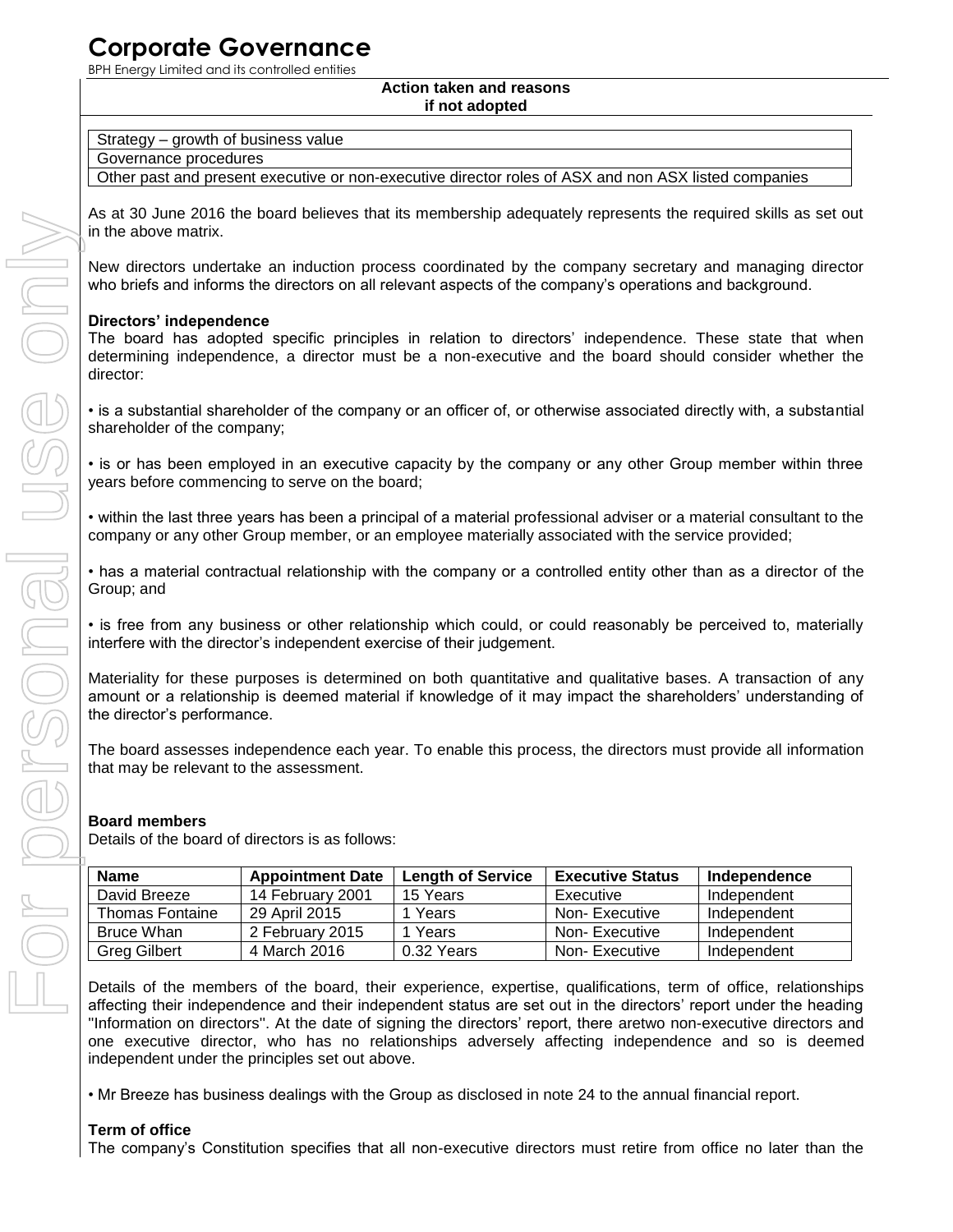BPH Energy Limited and its controlled entities

#### **Action taken and reasons if not adopted**

third annual general meeting (AGM) following their last election. Where eligible, a director may stand for reelection, subject to the following limitations:

• on attaining the age of 72 years a director will retire, by agreement, at the next AGM and will not seek reelection.

## **Chair and Managing Director**

The Chair is responsible for leading the board, ensuring directors are properly briefed in all matters relevant to their role and responsibilities, facilitating board discussions and managing the board's relationship with the company's senior executives. In accepting the position, the Chair has acknowledged that it will require a significant time commitment and has confirmed that other positions will not hinder his effective performance in the role of Chair.

The Managing Director is responsible for implementing Group strategies and policies.

The Chairman does not satisfy the Independence test as the role of the Chairman and the Managing Director is exercised by the same person. The board is of the opinion that the Chairman's role as Chairman of the Board is appropriate given his experience and knowledge of the business.

## **Committees**

The number of meetings of the company's board of directors and of each board committee held during the year ended 30 June 2016, and the number of meetings attended by each director is disclosed on page 10.

It is the company's practice to allow its executive directors to accept appointments outside the company. No appointments of this nature were accepted during the year ended 30 June 2016.

The Company is not of a size at the moment that justifies having a separate Nomination Committee. However, matters typically dealt with by such a committee are dealt with by the Board of Directors.

Notices of meetings for the election of directors comply with the ASX Corporate Governance Council's best practice recommendations.

## **Principle 3: Promote ethical and responsible decision making**

The company has developed a statement of values which has been fully endorsed by the board and applies to all directors and employees. The Statement is regularly reviewed and updated as necessary to ensure it reflects the highest standards of behaviour and professionalism and the practices necessary to maintain confidence in the Group's integrity and to take into account legal obligations and reasonable expectations of the company's stakeholders.

The Statement requires that at all times all company personnel act with the utmost integrity, objectivity and in compliance with the letter and the spirit of the law and company policies.

The Company's share trading policy is set out on the Company's website. The purchase and sale of company securities by directors and employees is monitored by the Board.

The Company's policy regarding diversity is set out on the Company's website.

The Company's diversity policy does not include measurable objectives as the Board believes that the Company will not be able to successfully meet these given the size and stage of development of the Company. If the Company's activities increase in size, nature and scope in the future, the suitable measurable objectives will be agreed and put into place. Notwithstanding this, the Company strives to provide the best possible opportunities for current and prospective employees of all backgrounds in such a manner that best adds to overall shareholder value and which reflects the values, principles and spirit of the Company's Diversity Policy.

The company is committed to Diversity and Equal Opportunity within its workforce placing particular focus on the level of gender diversity at senior levels of the organisation. The company ensures this is achieved by :

 ensuring recruitment and selection practices enable the availability of a diverse candidate pool for appointments at senior levels;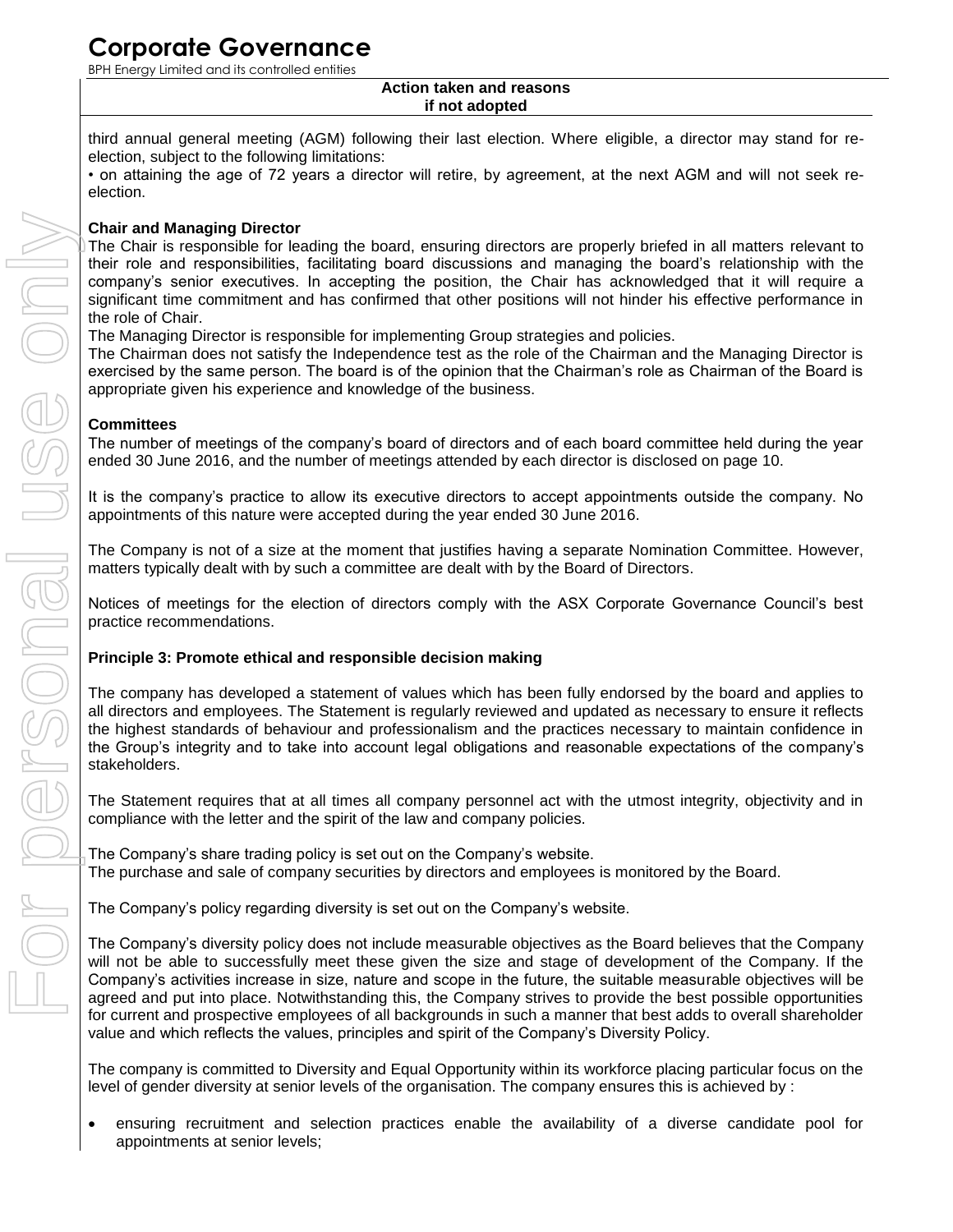BPH Energy Limited and its controlled entities

#### **Action taken and reasons if not adopted**

- development of high potential women;
- implementation of flexible working arrangements; and
- ensuring remuneration practices are free from gender bias.

At conclusion of the reporting year, BPH Energy did not have any female directors.

## **Principle 4: Safeguard integrity in financial reporting**

Adopted except as follows:-

The Company does not have a separate Audit Committee. The full Board carries out the functions of an Audit Committee. The Board has the authority, within the scope of its responsibilities, to seek any information it requires from any employee or external party.

Due to the status of the Company and the relatively straight forward accounts of the Company, the Directors at the moment can see no additional benefits to be obtained by establishing such a committee.

The Board follows the Audit Committee Charter, a copy of which is available on request.

### **External auditors**

The Board's policy is to appoint external auditors who clearly demonstrate quality and independence. The performance of the external auditor is reviewed annually and applications for tender of external audit services are requested as deemed appropriate, taking into consideration assessment of performance, existing value and tender costs. HLB Mann Judd was appointed as the external auditor in 2016. It is the Corporation Act's policy to rotate audit engagement partners on listed companies at least every five years. A partner should not be reassigned to a listed entity audit engagement if this equates to the partner serving in this role for more than 5 out of 7 successive years.

An analysis of fees paid to the external auditors, including a break-down of fees for non-audit services, is provided in the directors' report and in note 5 to the financial statements. It is the policy of the external auditors to provide an annual declaration of their independence to the Board.

The external auditor will attend the annual general meeting and be available to answer shareholders' questions about the conduct of the audit and the preparation and content of the audit report.

The Company is not of a size at the moment that justifies having an internal audit division.

### **Principle 5&6: Make timely and balanced disclosures and respect the rights of shareholders Continuous disclosure and shareholder communication**

The company has policies and procedures on information disclosure that focus on continuous disclosure of any information concerning the Group that a reasonable person would expect to have a material effect on the price of the company's securities. These policies and procedures also include the arrangements the company has in place to promote communication with shareholders and encourage effective participation at general meetings.

The company will holds its AGM before 23 November 2016 and the chairman and company secretary will engage with shareholders in advance of the AGM, as appropriate. The board encourages full participation of shareholders at the AGM to ensure a high level of accountability and identification with the company's strategy and goals. Shareholders who are unable to attend the AGM are encouraged to vote on the proposed motions by appointing a proxy via the proxy form accompanying the Notice of Meeting. The company will publish the results of the meeting to the ASX on its website following the conclusion of the AGM.

The company recognises the importance of its relationships with investors and analysts. The managing director is primary contact for communicating with the investment community.

The Company Secretary has been nominated as the person responsible for communications with the ASX. This role includes responsibility for ensuring compliance with the continuous disclosure requirements in the ASX Listing Rules and overseeing and co-ordinating information disclosure to the ASX, analysts, brokers,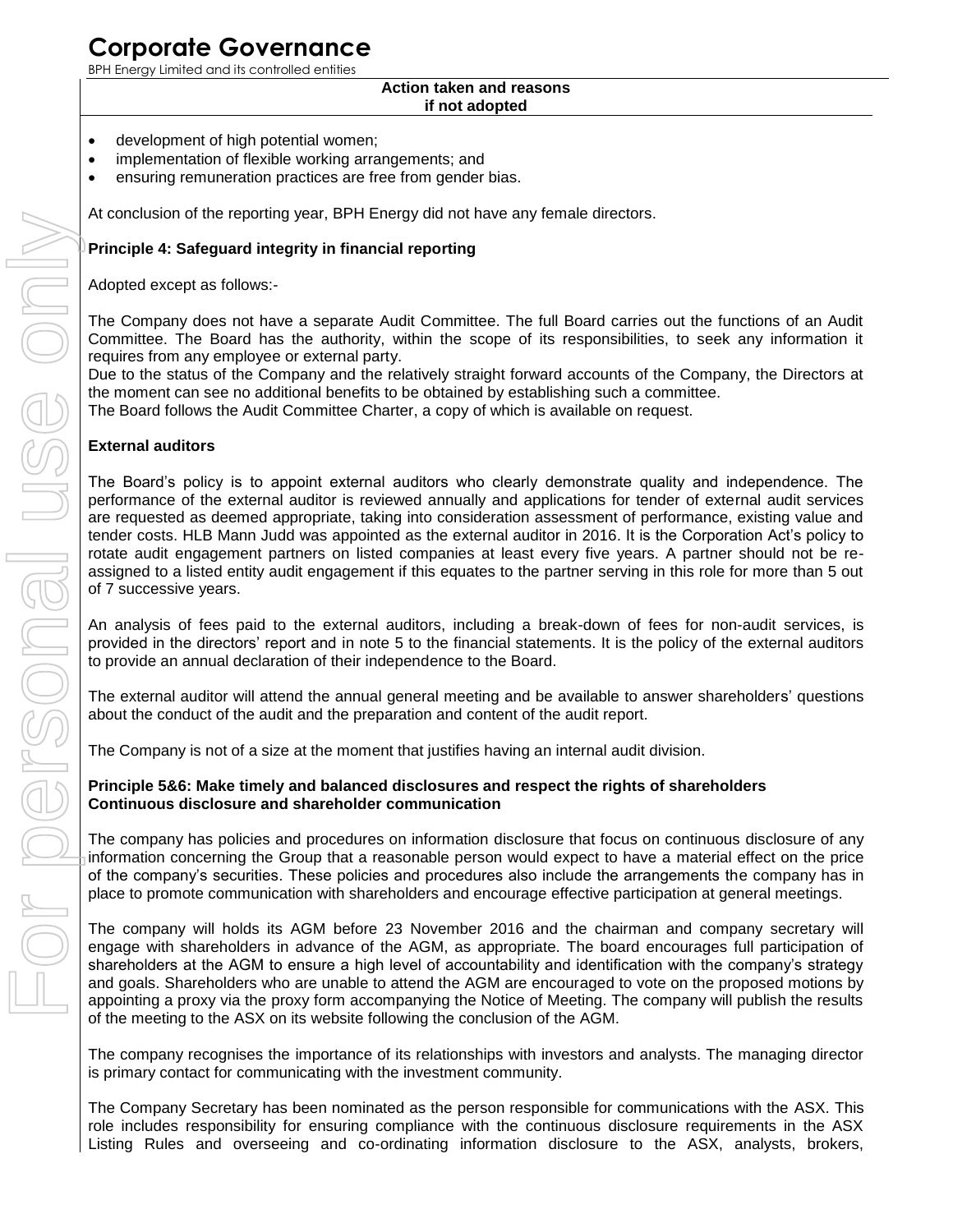BPH Energy Limited and its controlled entities

#### **Action taken and reasons if not adopted**

shareholders, the media and the public.

All information disclosed to the ASX is posted on the company's website as soon as it is disclosed to the ASX. When analysts are briefed on aspects of the Group's operations, the material used in the presentation is released to the ASX and posted on the company's web site. Procedures have also been established for reviewing whether any price sensitive information has been inadvertently disclosed and, if so, this information is also immediately released to the market.

All shareholders receive a copy of the company's annual and half-yearly reports. In addition, the company seeks to provide opportunities for shareholders to participate through electronic means. Recent initiatives to facilitate this include making all company announcements, media briefings, details of company meetings, and financial reports available on the company's website.

## **Principle 7: Recognise and manage risk**

The board and senior executives are responsible for ensuring there are adequate policies in relation to risk management, compliance and internal control systems. In summary, the company policies are designed to ensure strategic, operational, legal, reputational and financial risks are identified, assessed, effectively and efficiently managed and monitored to enable achievement of the Group's business objectives.

Considerable importance is placed on maintaining a strong control environment. There is an organisation structure with clearly drawn lines of accountability and delegation of authority. The board actively promotes a culture of quality and integrity.

The responsibility for the operation and administration of the economic entity is delegated by the board to the Managing Director. The board ensures that the Managing Director is appropriately qualified and experienced to discharge his responsibilities, and has in place procedures to assess the performance for the Company's officers, employees, contractors and consultants. The board receives monthly updates as to the effectiveness of the company's management of material risks that may impede meeting business objectives.

The board is responsible for ensuring that management's objectives and activities are aligned with the expectations and risks identified by the Board. It has a number of mechanisms in place to ensure this is achieved, including the following:

- Board approval of a strategic plan, designed to meet shareholder needs and manage business risk;
- Implementation of operating plans and budgets by management and board monitoring progress against budget; and
- Procedures to allow directors, in the furtherance of their duties, to seek independent professional advice at the Company's expense.

Control procedures cover management accounting, financial reporting, project appraisal, IT security, compliance and other risk management issues. The Managing Director is required to ensure that appropriate controls are in place to effectively manage the identified risks. This is monitored by the board on a monthly basis.

### **The environment**

Information on compliance with significant environmental regulations is set out in the directors' report of the annual financial report.

#### . **Corporate reporting**

The Managing Director and CFO have made the following certifications to the board:

• that the company's financial reports are complete and present a true and fair view, in all material respects, of the financial condition and operational results of the company and Group and are in accordance with relevant accounting standards;